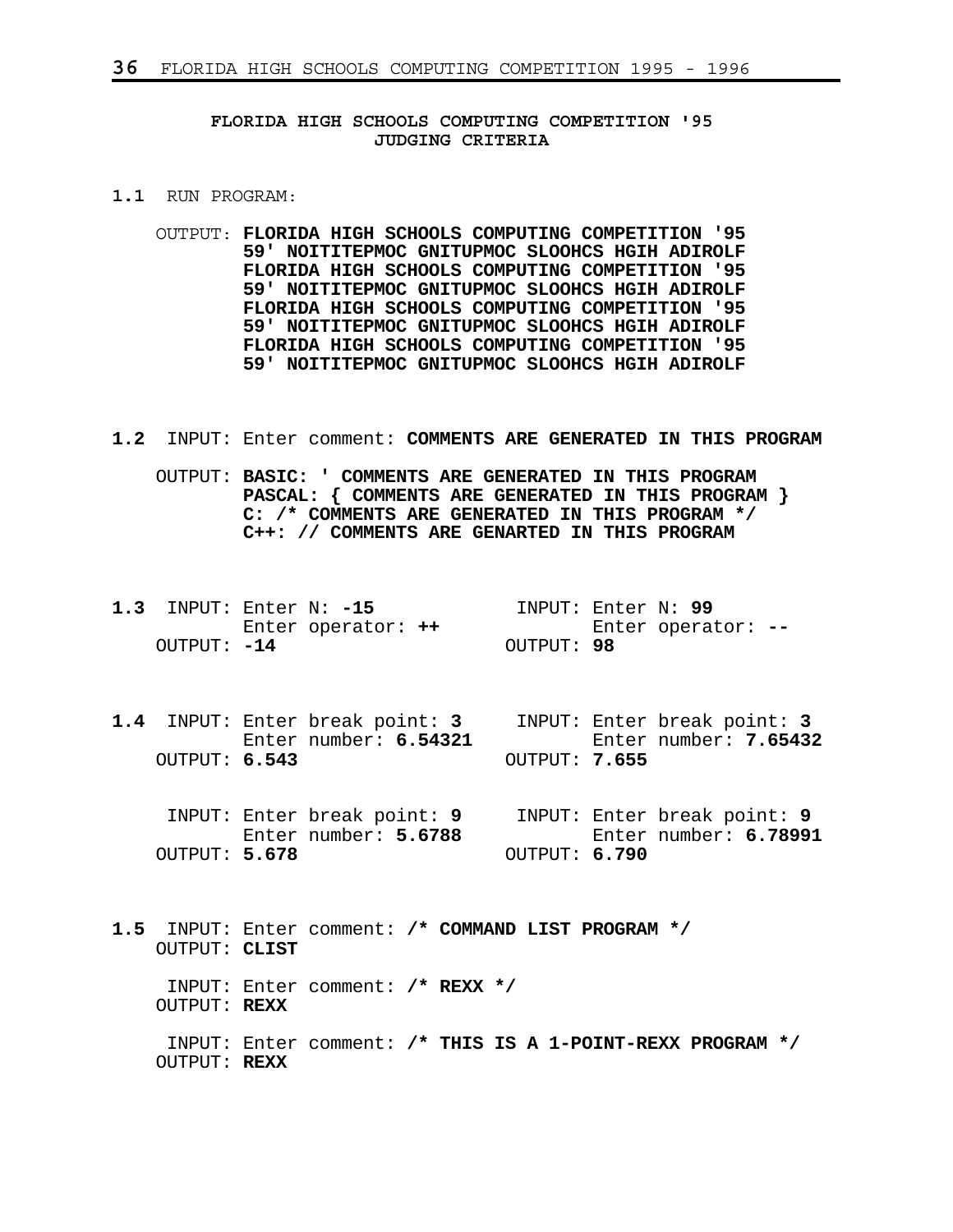- **1.6** INPUT: Enter number of variables: **15** Enter number initialized: **9** Enter number initialized to 0: **5** OUTPUT: **BASIC = 4 PASCAL = 24**   $C/C++ = 15$  INPUT: Enter number of variables: **10** Enter number initialized: **2** Enter number initialized to 0: **2** OUTPUT: **BASIC = 0 PASCAL = 12**   $C/C++ = 10$
- **1.7** INPUT: Enter data set name: **TTGTCBS.DOCLIB.PROJECT.SPEC** OUTPUT: **SPEC**

 INPUT: Enter data set name: **MYUSERID.DATASET**  OUTPUT: **DATASET**

**1.8** INPUT: Enter N: **6** Enter #: **9.1234** Enter #: **10.500** Enter #: **-3.4** Enter #: **7777.22** Enter #: **0.0632** Enter #: **-234.0** OUTPUT: **-234.0 0.0632 7777.22 -3.4 10.500 9.1234** INPUT: Enter N: **2** Enter #: **100.05** Enter #: **-3.500** OUTPUT: **-3.500 100.05**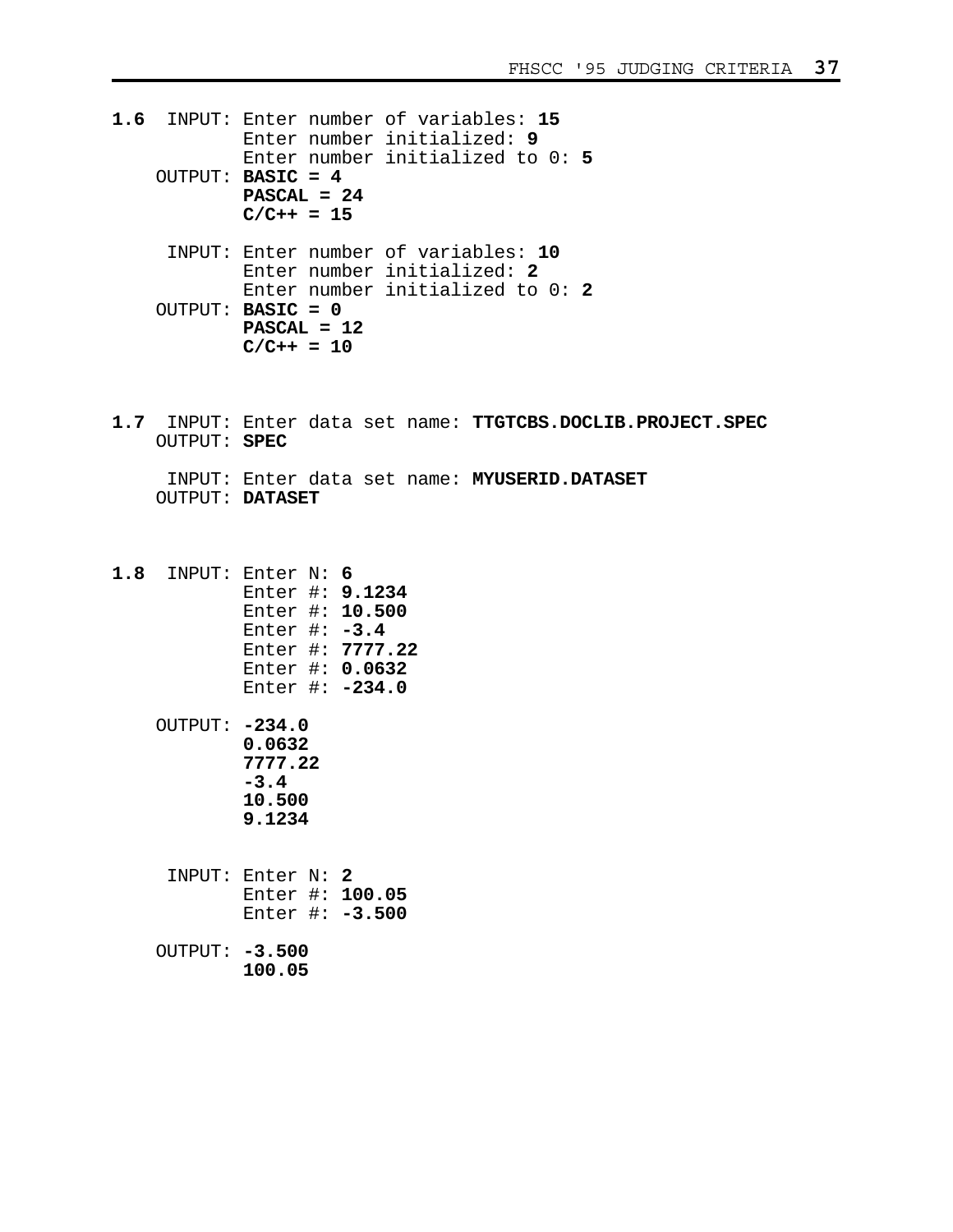**1.9** INPUT: Enter number of X's: **13**

OUTPUT: (Screen clears and the following appears)  $\begin{array}{cc} \n x & \quad x \n\end{array}$ **x** X X  **X X x** X X **x** X X **x x x X X x** X **X X X x x x x** X X **x** X X **x** X X  **X X**

 INPUT: Enter number of X's: **3** OUTPUT: (Screen clears and the following appears)  **X X X X X**

- **1.10** INPUT: Enter # of printed sides: **80** Enter # of single sided pages: **9** OUTPUT: **93.33 CENTS SAVED**
	- INPUT: Enter # of printed sides: **300** Enter # of single sided pages: **20** OUTPUT: **350.00 CENTS SAVED**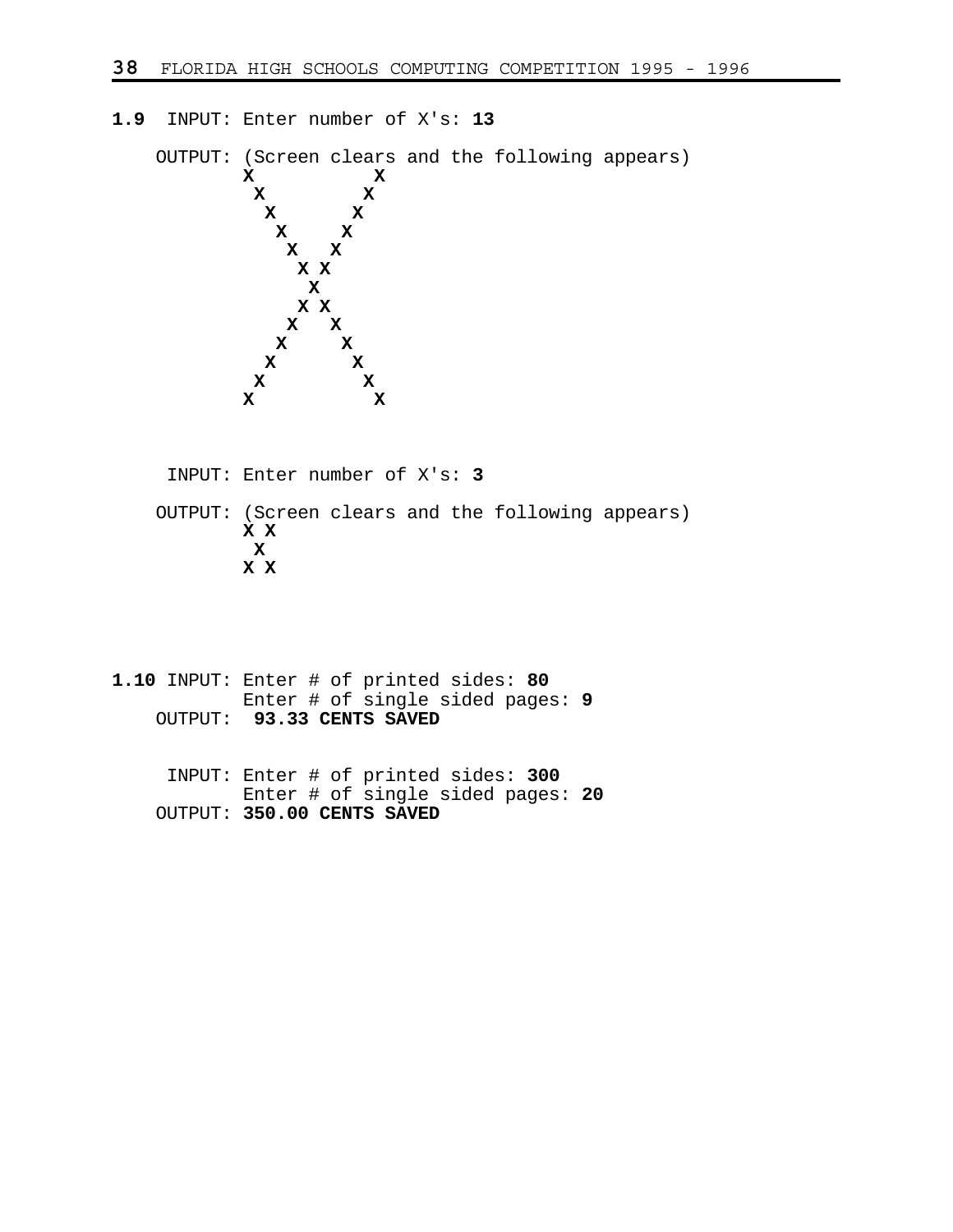- **2.1** INPUT: Enter A, B, C: **17, 23, 2** OUTPUT: **(15,-11)** INPUT: Enter A, B, C: **2, 3, 96** OUTPUT: **(3,30)** INPUT: Enter A, B, C: **-100, 99, 8** OUTPUT: **(91,92)**
- **2.2** INPUT: Enter part number: **9876543210123456789** OUTPUT: **ERROR -- CHECK DIGIT SHOULD BE 7**
	- INPUT: Enter part number: **246801357964** OUTPUT: **OKAY**
- **2.3** RUN PROGRAM: OUTPUT: **\$1 = 0 \$13 = 1 \$169 = 2 \$2197 = 2 \$28561 = 0 \$371293 = 9 \$4826809 = 2**
- **2.4** INPUT: Enter number of DAC's: **11** Enter DAC: **18135551212** Enter DAC: **14075551212** Enter DAC: **00** Enter DAC: **1411** Enter DAC: **00** Enter DAC: **1411** Enter DAC: **19045551212** Enter DAC: **1411** Enter DAC: **1411** Enter DAC: **12125551212** Enter DAC: **1411** OUTPUT: **8.20 DOLLARS**
	- INPUT: Enter number of DAC's: **2** Enter DAC: **12195551212** Enter DAC: **1411** OUTPUT: **0.65 DOLLARS**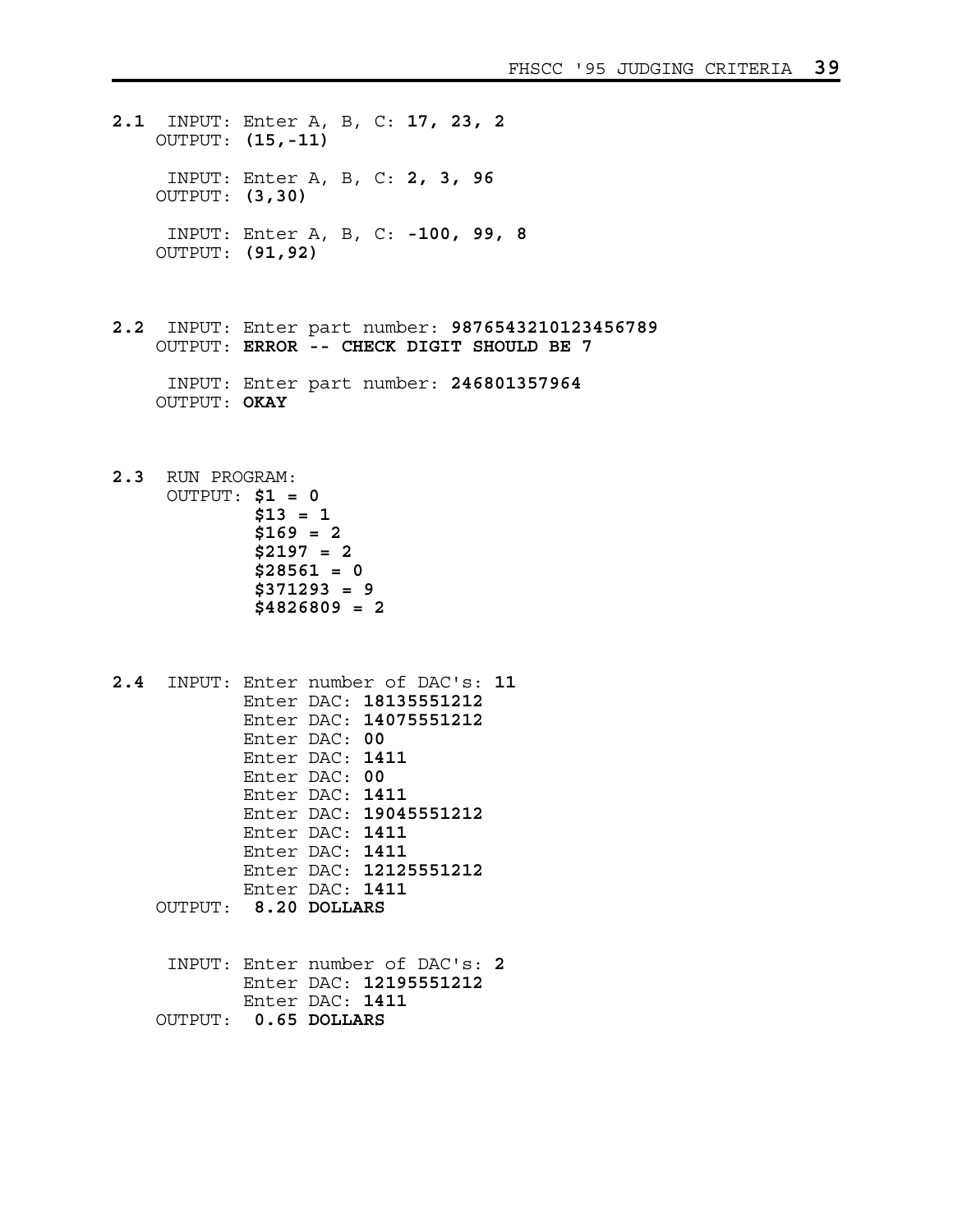**2.5**

 INPUT: Enter page number: **320** OUTPUT: **320 FLORIDA HIGH SCHOOLS COMPUTING COMPETITION 1985 - 1994**

 INPUT: Enter page number: **341** OUTPUT: **FHSCC '86 BASIC SOLUTIONS 341**

 INPUT: Enter page number: **319** OUTPUT: **FHSCC '94 JUDGING CRITERIA 319**

 INPUT: Enter page number: **701** OUTPUT: **FHSCC '91 PASCAL SOLUTIONS 701**

 INPUT: Enter page number: **46** OUTPUT: **46 FLORIDA HIGH SCHOOLS COMPUTING COMPETITION 1985 - 1994**

**2.6** INPUT: Enter form: **A** Enter form: **B** Enter form: **C** Enter form: **D** Enter form: **E** Enter form: **1040** Enter form: **F**

OUTPUT: **36 HR., 49 MIN.**

 INPUT: Enter form: **E** Enter form: **A** Enter form: **C** Enter form: **H**

OUTPUT: **20 HR., 41 MIN.**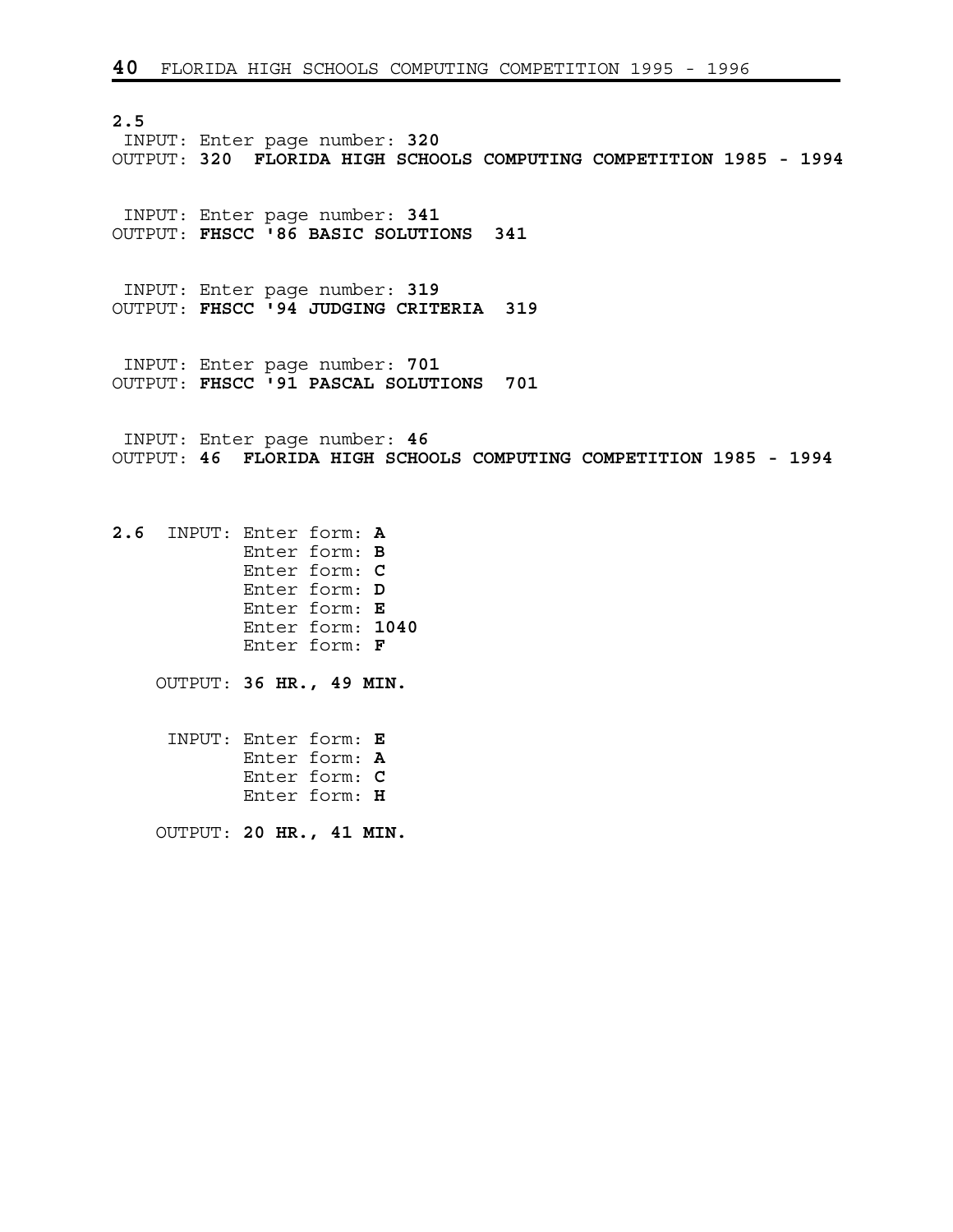**2.7** INPUT: Enter salary: **40100** Enter 401K %: **10** OUTPUT: **YOU CAN PURCHASE UP TO 401 SHARES** INPUT: Enter number of shares: **159** Enter end of year price: **34.56** OUTPUT: **COMPANY CONTRIBUTION: 1804.50 401K RETURN: 814.03 STOCK GAIN: 1170.24 TOTAL GAIN: 3788.77**

 INPUT: Enter salary: **50999** Enter 401K %: **3** OUTPUT: **YOU CAN PURCHASE UP TO 509 SHARES** INPUT: Enter number of shares: **500** Enter end of year price: **36.00** OUTPUT: **COMPANY CONTRIBUTION: 1147.48 401K RETURN: 374.84 STOCK GAIN: 4400.00 TOTAL GAIN: 5922.32**

**2.8** INPUT: Enter number of spiral loops: **5** Enter first letter: **Z**

OUTPUT: (Screen clears and the following is centered)

 **D D DDDDDDDDDDDDDDDDDDD D C D D C CCCCCCCCCCCCCCC D D C B C D D C B BBBBBBBBBBB C D D C B A B C D D C B A AAAAAAA B C D D C B A Z A B C D D C B A Z ZZZ A B C D D C B A Z Z A B C D D C B A ZZZZZ A B C D D C B A A B C D D C B AAAAAAAAA B C D D C B B C D D C BBBBBBBBBBBBB C D D C C D D CCCCCCCCCCCCCCCCC D D D DDDDDDDDDDDDDDDDDDDDD**

(INPUT/OUTPUT CONTINUED ON NEXT PAGE)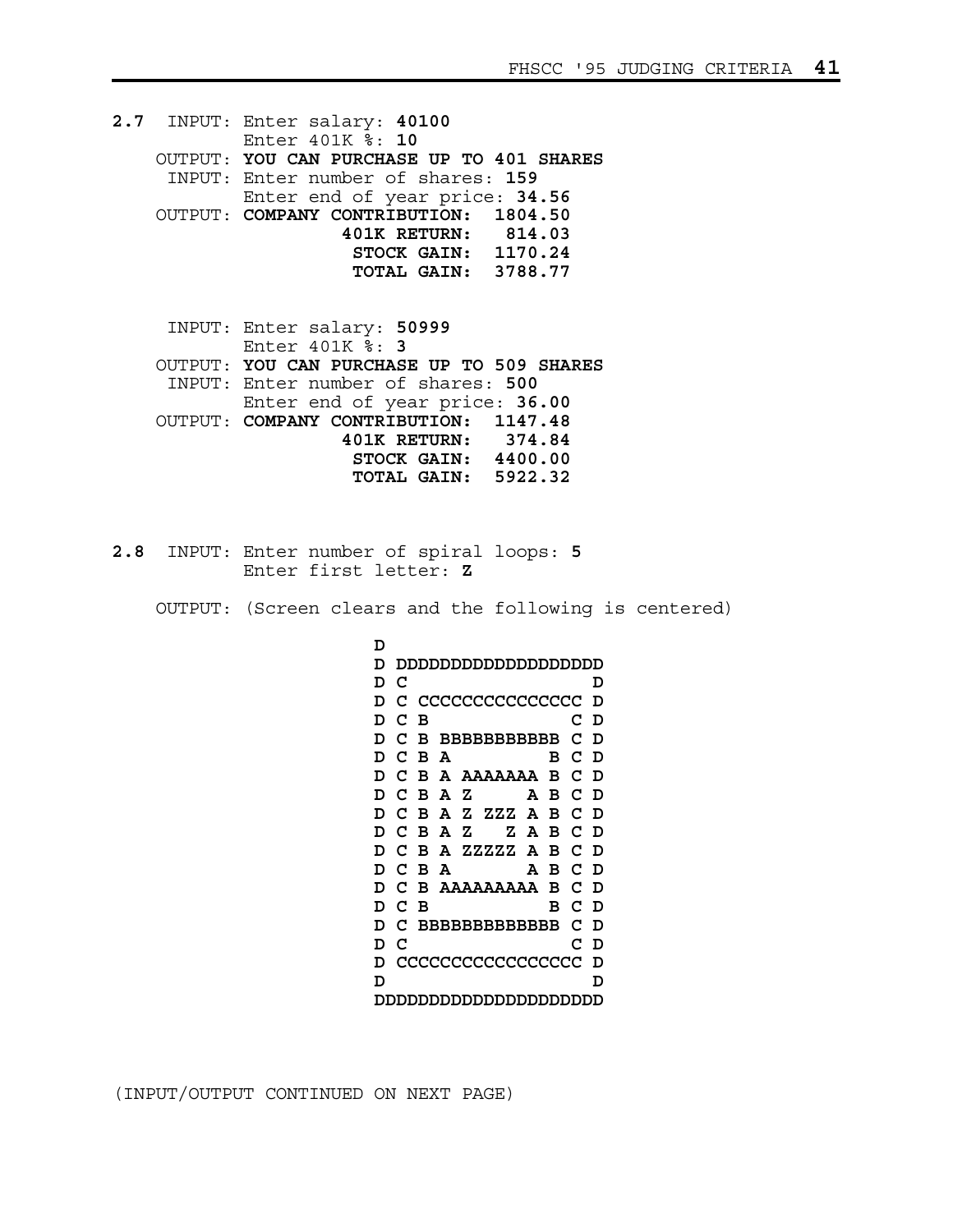(INPUT/OUTPUT CONTINUED FOR 2.8)

 INPUT: Enter number of spiral loops: **1** Enter first letter: **F**

OUTPUT: (Screen clears and the following is centered)

**F F F FFF F F F FFFFF**

**2.9** INPUT: Enter column and row: **F2**

 OUTPUT: (Screens clears and the following appears) **8** \* \*  **7 \* \* 6 \* \* 5** \* \*  **4 \* \* \* 3 \* \* \* 2 \* \* \* \* \* Q \* \* 1 \* \* \* A B C D E F G H**

INPUT: Enter column and row: **H8**

 OUTPUT: (Screen clears and the following appears) **8 \* \* \* \* \* \* \* Q 7 \* \* 6 \* \* 5** \* \* \*  **4 \* \* 3** \* \* \* **2** \* \* **1** \* \* \*  **A B C D E F G H**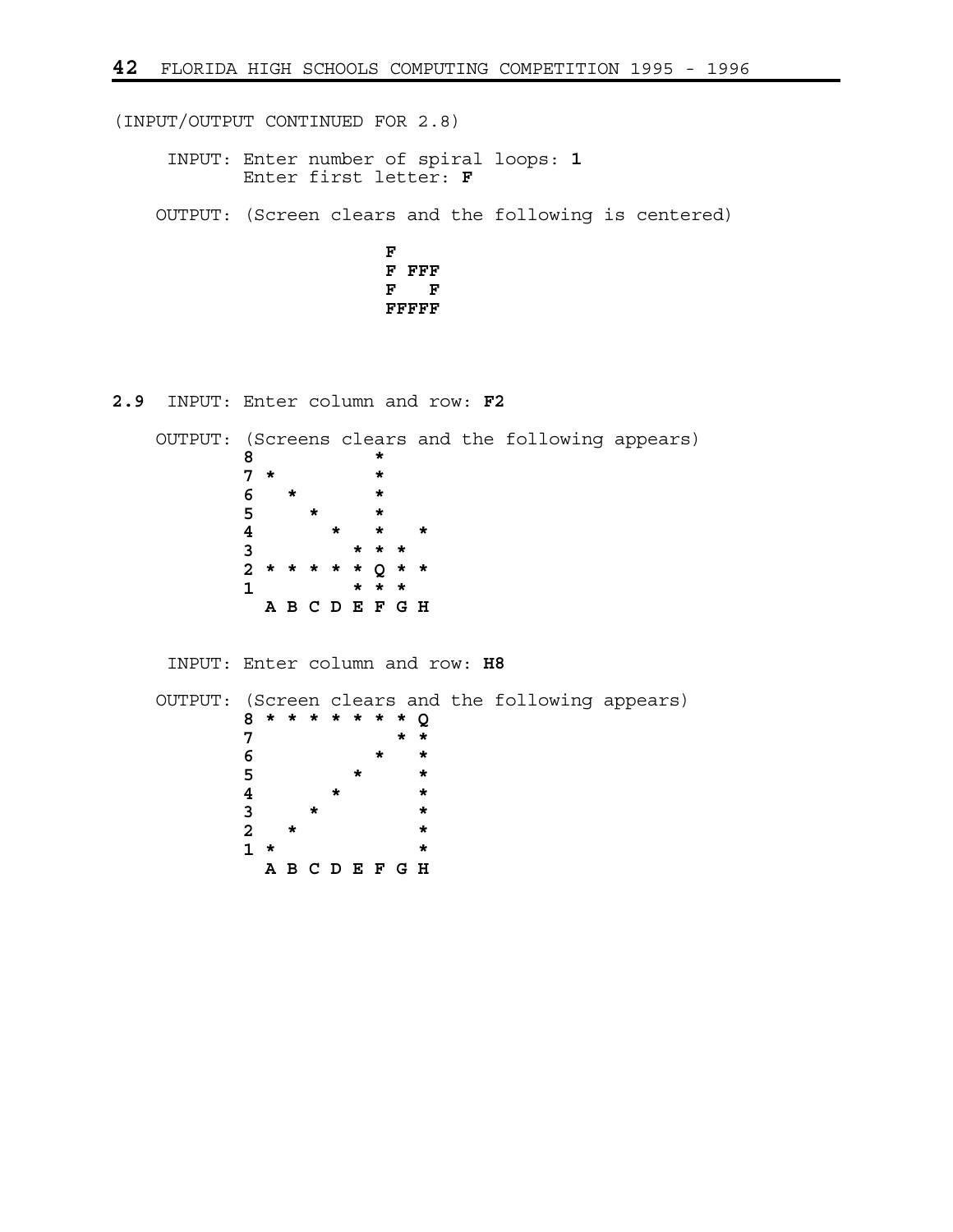|                | 2.10 INPUT: Enter sex: M<br>Enter age: 23<br>Enter race: 0<br>Enter income: 19000<br>Enter party: R<br>Enter sex: $F$<br>Enter age: 67<br>Enter race: W<br>Enter income: 34000<br>Enter party: R<br>Enter sex: $F$<br>Enter age: 47<br>Enter race: W<br>Enter income: 24000<br>Enter party: D<br>Enter sex: M<br>Enter age: 51<br>Enter race: W<br>Enter income: 56000<br>Enter party: D<br>Enter sex: M<br>Enter age: 50<br>Enter race: 0<br>Enter income: 36000<br>Enter party: D<br>Enter sex: M<br>Enter age: 51<br>Enter race: W<br>Enter income: 16000 |                                       |              |
|----------------|--------------------------------------------------------------------------------------------------------------------------------------------------------------------------------------------------------------------------------------------------------------------------------------------------------------------------------------------------------------------------------------------------------------------------------------------------------------------------------------------------------------------------------------------------------------|---------------------------------------|--------------|
|                | Enter party: R                                                                                                                                                                                                                                                                                                                                                                                                                                                                                                                                               |                                       |              |
|                | Enter sex: $E$                                                                                                                                                                                                                                                                                                                                                                                                                                                                                                                                               |                                       |              |
| <b>OUTPUT:</b> | <b>MALE</b><br><b>FEMALE</b>                                                                                                                                                                                                                                                                                                                                                                                                                                                                                                                                 | DEMOCRATIC REPUBLICAN<br>33.3<br>16.7 | 33.3<br>16.7 |
|                | 50 AND BELOW                                                                                                                                                                                                                                                                                                                                                                                                                                                                                                                                                 | 33.3                                  | 16.7         |
|                | OVER 50                                                                                                                                                                                                                                                                                                                                                                                                                                                                                                                                                      | 16.7                                  | 33.3         |
|                | <b>WHITE</b>                                                                                                                                                                                                                                                                                                                                                                                                                                                                                                                                                 | 33.3                                  | 33.3         |
|                | <b>OTHERS</b>                                                                                                                                                                                                                                                                                                                                                                                                                                                                                                                                                | 16.7                                  | 16.7         |
|                | <b>ABOVE \$25000</b>                                                                                                                                                                                                                                                                                                                                                                                                                                                                                                                                         | 33.3                                  | 16.7         |
|                | \$25000 AND BELOW                                                                                                                                                                                                                                                                                                                                                                                                                                                                                                                                            | 16.7                                  | 33.3         |
|                | WHITE MALE OVER 50 AND ABOVE \$25000                                                                                                                                                                                                                                                                                                                                                                                                                                                                                                                         | 16.7                                  | 0.0          |
|                | <b>OTHER</b>                                                                                                                                                                                                                                                                                                                                                                                                                                                                                                                                                 | 33.3                                  | 50.0         |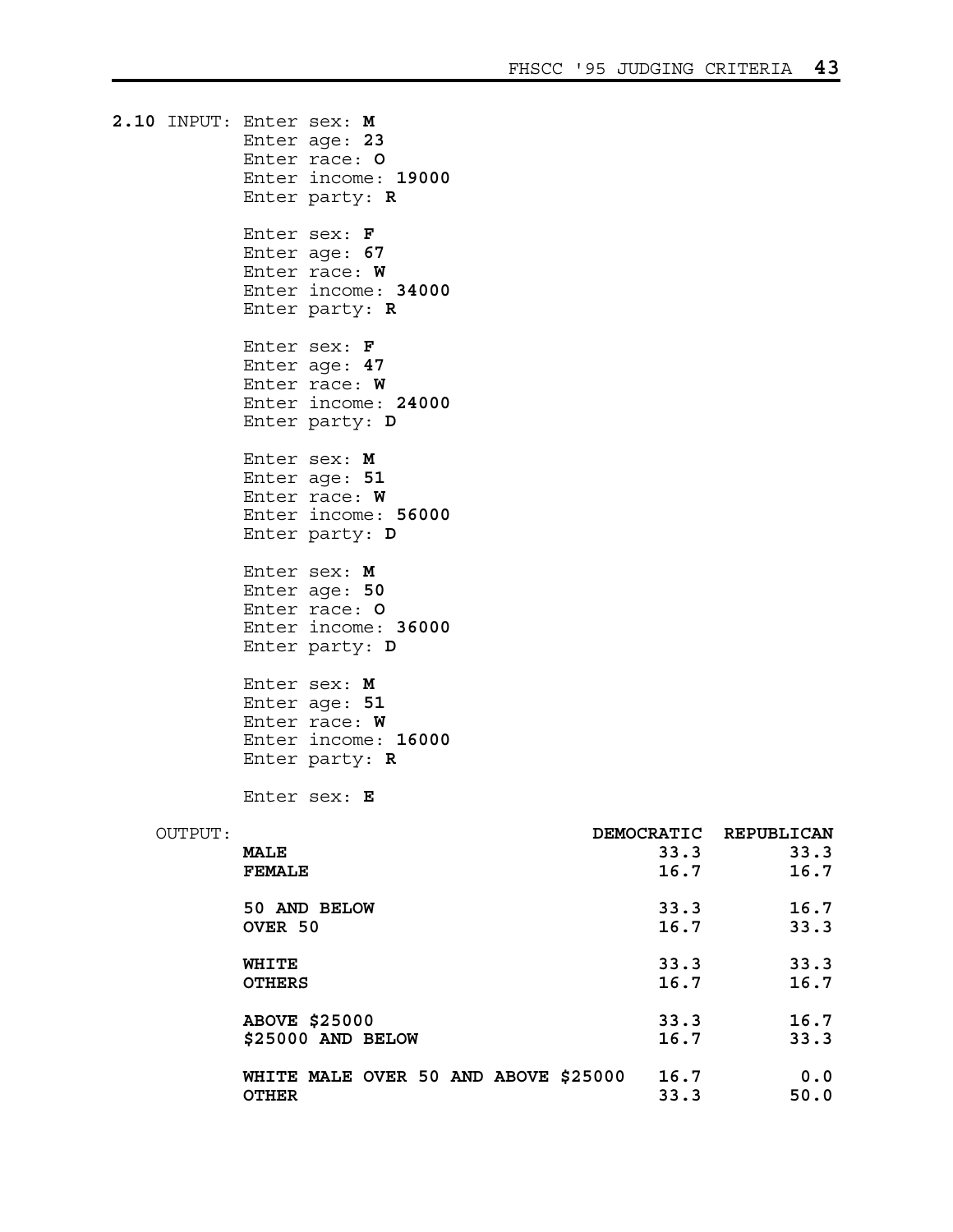- **3.1** INPUT: Enter adjusted gross income: **45678.90** Enter itemized deductions: **3210.98** Enter federal income tax withheld: **7000.00**
	- OUTPUT: **1082.59 DOLLARS YOU OWE**
		- INPUT: Enter adjusted gross income: **1234567.00** Enter itemized deductions: **54321.00** Enter federal income tax withheld: **555444.00**
	- OUTPUT: **108397.28 DOLLARS WILL BE REFUNDED TO YOU**
- **3.2** INPUT: Enter MIN: **29** Enter time: **08:50 AM MON** Enter MIN: **1** Enter time: **05:50 PM TUE** Enter MIN: **2** Enter time: **12:55 PM WED** Enter MIN: **16** Enter time: **12:00 AM THU** Enter MIN: **67** Enter time: **10:59 PM FRI** Enter MIN: **1** Enter time: **12:00 PM SAT** Enter MIN: **30** Enter time: **06:00 PM SUN** Enter MIN: **0**
	- OUTPUT: **BOB SMITH (813) 555-1234**

| TIME OF           | <b>DAY</b> | MIN.     | <b>CHARGE</b> |
|-------------------|------------|----------|---------------|
| $8:50$ AM         | <b>MON</b> | 29       | 6.16          |
| $5:50$ PM         | TUE        | 1        | 0.21          |
| $12:55$ PM        | WED        | -2       | 0.49          |
| $12:00$ AM        | THU        | 16       | 1.79          |
| $10:59$ PM        | FRI        | 67       | 10.77         |
| $12:00$ PM        | <b>SAT</b> | 1        | 0.14          |
| $6:00$ PM         | <b>SUN</b> | 30       | 4.85          |
| TOTAL CHARGES     |            |          | 24.41         |
| DISCOUNT          |            |          | 4.88          |
| CHARGES<br>$\sim$ |            | DISCOUNT | 19.53         |

(INPUT/OUTPUT CONTINUED ON NEXT PAGE)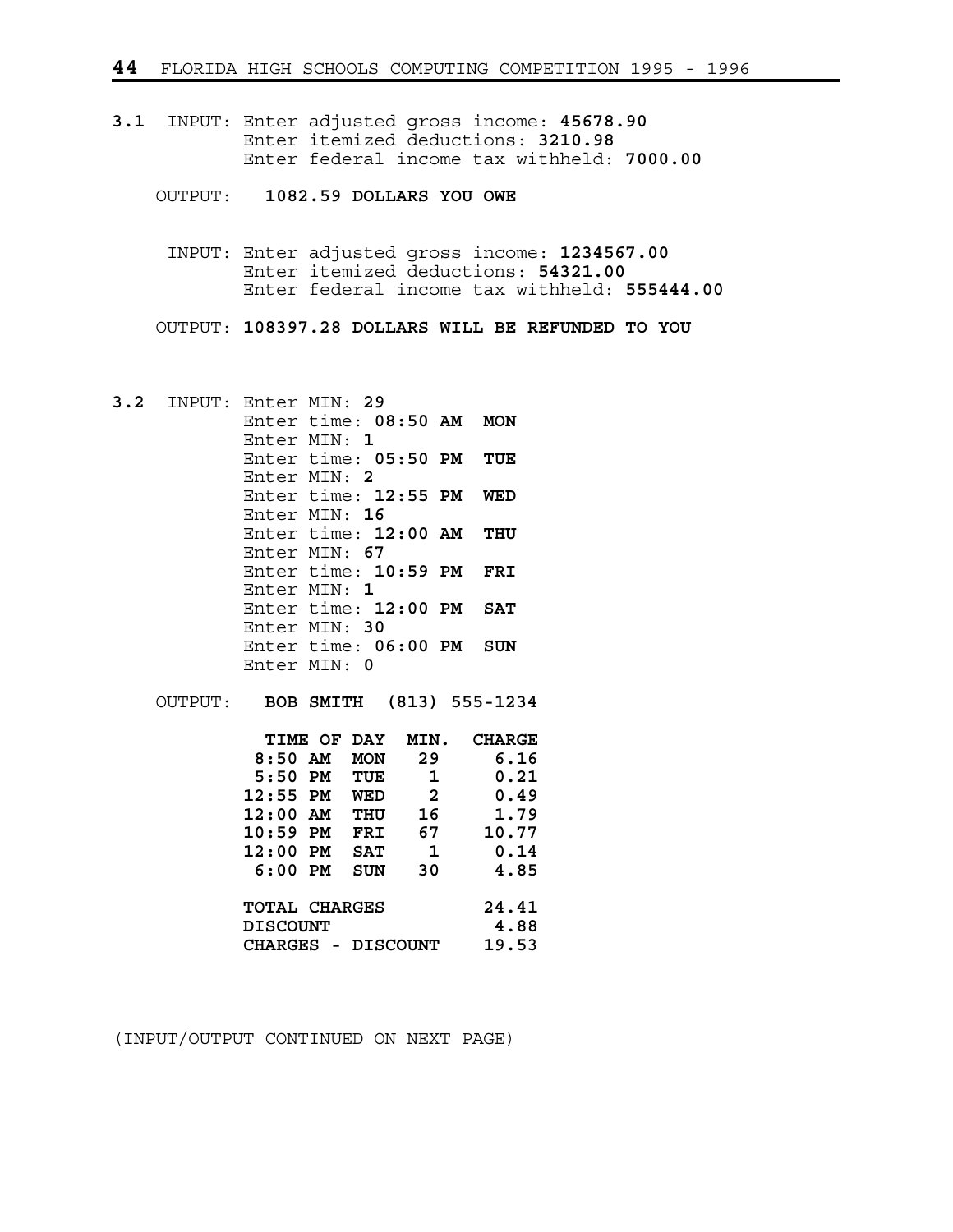(INPUT/OUTPUT CONTINUED FOR 3.2)

- INPUT: Enter MIN: **11** Enter time: **08:50 AM SUN** Enter MIN: **0**
- OUTPUT: **BOB SMITH (813) 555-1234**

|  |                | TIME OF DAY MIN. CHARGE |
|--|----------------|-------------------------|
|  | 8:50 AM SUN 11 | 1.24                    |
|  |                |                         |

| TOTAL CHARGES      | 1.24 |
|--------------------|------|
| DISCOUNT           | 0.00 |
| CHARGES - DISCOUNT | 1.24 |

## **3.3** RUN PROGRAM: (twice)

 OUTPUT: (Each run is random, but should be SIMILAR to the following baseball game results. Check that the score is correctly added. 99% of the time this program will have: - each score in an inning less than 10, - total # of strikes between 211 and 280, - total # of balls between 290 and 470, - total # of walks between 69 and 111.)

|                                                                                                               |  |  |               |  |   | 1 2 3 4 5 6 7 8 9 SCORE |
|---------------------------------------------------------------------------------------------------------------|--|--|---------------|--|---|-------------------------|
| <b>TEAM A !</b> 2 3 0 0 0 1 0 0 3 !<br><b>TEAM B !</b> 2 0 1 2 3 0 0 0 2 !                                    |  |  |               |  |   | - 9<br>1 O              |
| TOTAL # OF STRIKES: 247<br>TOTAL # OF BALLS: 403<br><b>TOTAL # OF WALKS: 92</b><br>TOTAL # OF STRIKE OUTS: 54 |  |  |               |  |   |                         |
|                                                                                                               |  |  | 2 3 4 5 6 7 8 |  | 9 | sco                     |

 **--------------------------------- TEAM A !** 0 2 0 1 0 2 0 0 1 ! 6  **TEAM B !** 0 0 0 0 0 0 0 1 0 ! 1  **TOTAL # OF STRIKES:** 239  **TOTAL # OF BALLS:** 337  **TOTAL # OF WALKS:** 76  **TOTAL # OF STRIKE OUTS: 54**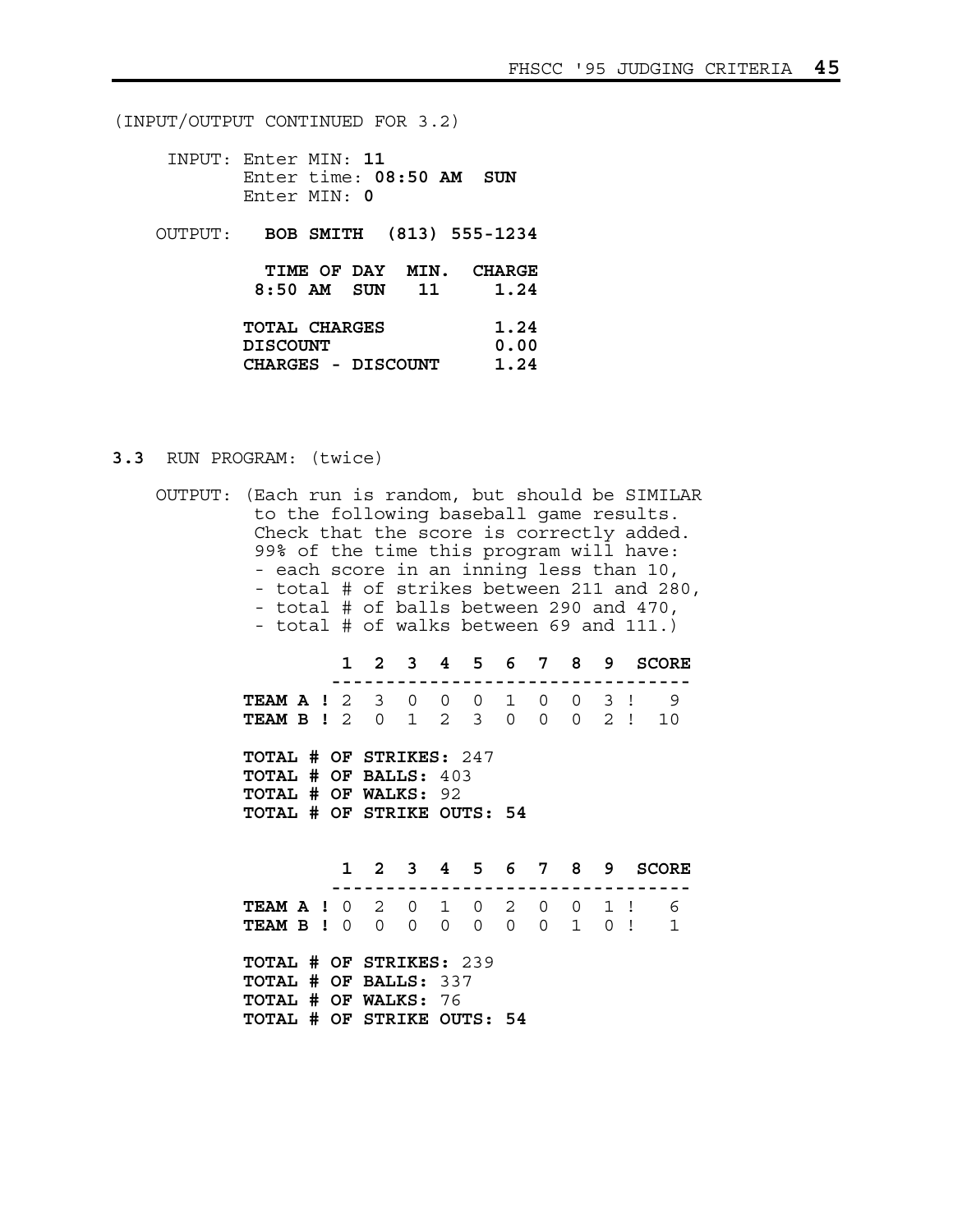- **3.4** INPUT: Enter letters: **EGOAIMY**
- OUTPUT: **{} {A} {AE} {AEG} {AEGI} {AEGIM} {AEGIMO} {AEGIMOY} {AEGIMY} {AEGIO} {AEGIOY} {AEGIY} {AEGM} {AEGMO} {AEGMOY} {AEGMY} {AEGO} {AEGOY} {AEGY} {AEI} {AEIM} {AEIMO} {AEIMOY} {AEIMY} {AEIO} {AEIOY} {AEIY} {AEM} {AEMO} {AEMOY} {AEMY} {AEO} {AEOY} {AEY} {AG} {AGI} {AGIM} {AGIMO} {AGIMOY} {AGIMY} {AGIO} {AGIOY} {AGIY} {AGM} {AGMO} {AGMOY} {AGMY} {AGO} {AGOY} {AGY} {AI} {AIM} {AIMO} {AIMOY} {AIMY} {AIO} {AIOY} {AIY} {AM} {AMO} {AMOY} {AMY} {AO} {AOY} {AY} {E} {EG} {EGI} {EGIM} {EGIMO} {EGIMOY} {EGIMY} {EGIO} {EGIOY} {EGIY} {EGM} {EGMO} {EGMOY} {EGMY} {EGO} {EGOY} {EGY} {EI} {EIM} {EIMO} {EIMOY} {EIMY} {EIO} {EIOY} {EIY} {EM} {EMO} {EMOY} {EMY} {EO} {EOY} {EY} {G} {GI} {GIM} {GIMO} {GIMOY} {GIMY} {GIO} {GIOY} {GIY} {GM} {GMO} {GMOY} {GMY} {GO} {GOY} {GY} {I} {IM} {IMO} {IMOY} {IMY} {IO} {IOY} {IY} {M} {MO} {MOY} {MY} {O} {OY} {Y} TOTAL SUBSETS = 128**
	- INPUT: Enter letters: **LORD**
- OUTPUT: **{} {D} {DL} {DLO} {DLOR} {DLR} {DO} {DOR} {DR}**   $\{L\}$   $\{LO\}$   $\{LOR\}$   $\{LR\}$   $\{O\}$   $\{OR\}$   $\{R\}$  **TOTAL SUBSETS = 16**
- **3.5** INPUT: Enter N: **1234567890123456789012345678909999**  $O$ UTPUT: **762078937661941837524767578139155000992384766155479903221210545000**

 INPUT: Enter N: **987654321098765432109876543210** OUTPUT:  **987730528992531626293629019968318853833388126809944436823655**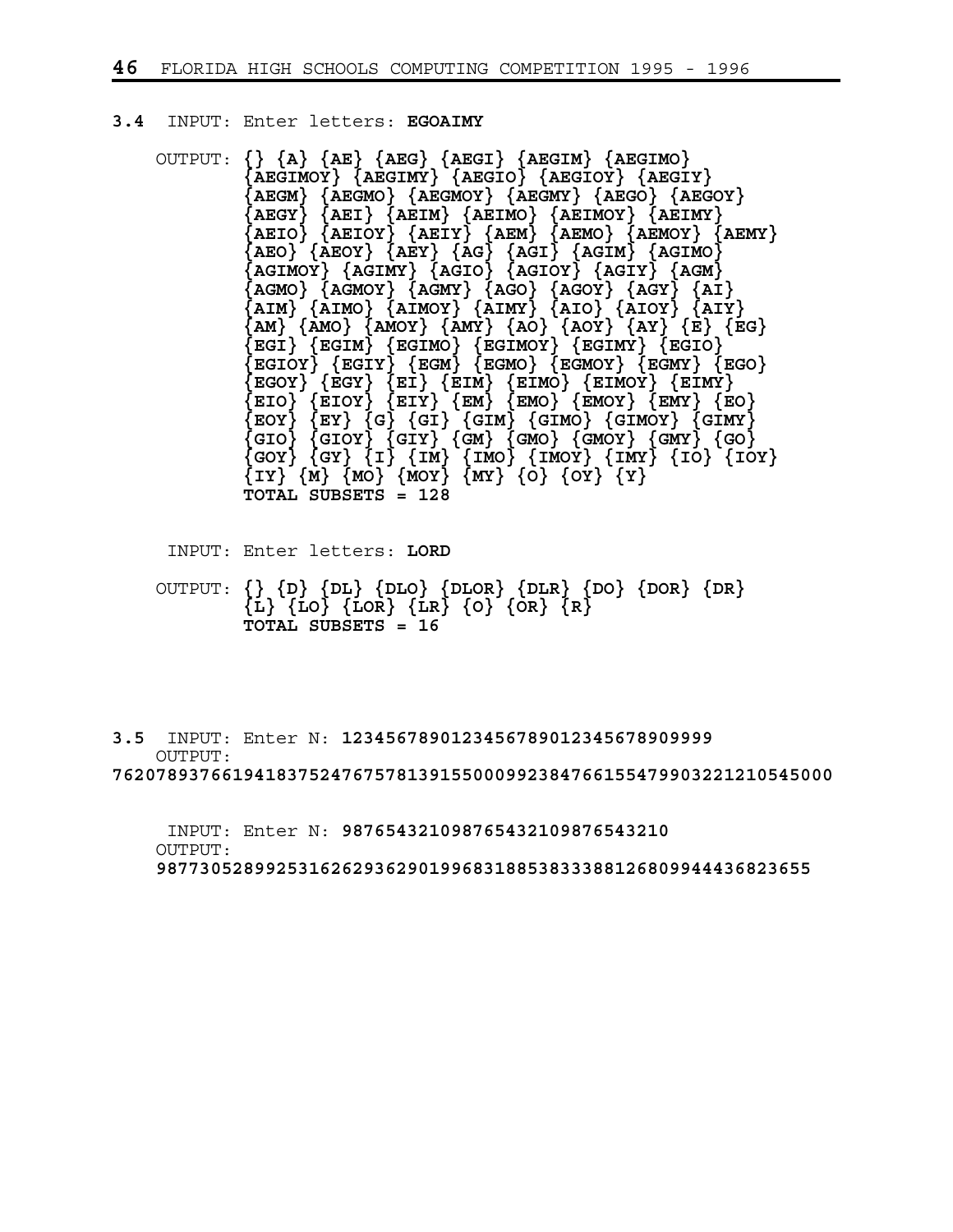- **3.6** INPUT: Enter line: **C=5** Enter line: **H=9-C** Enter line: **R=H\*C** Enter line: **I=R/H** Enter line: **S=I** Enter line: **T=R+3** Enter line: **END** OUTPUT: **C=5 H=4 R=20**   $I=5$  **S=5 T=23** INPUT: Enter line: **C=2** Enter line: **B=C\*3** Enter line: **C=C-6** Enter line: **D=B** Enter line: **D=C/4** Enter line: **C=2\*B** Enter line: **B=B+2** Enter line: **END** OUTPUT: **C=12 B=8 D=-1**
- **3.7** RUN PROGRAM:

| OUTPUT: $149 + 257 + 863 = 1269$ |  |  |  |                          |
|----------------------------------|--|--|--|--------------------------|
|                                  |  |  |  | $149 + 263 + 857 = 1269$ |
|                                  |  |  |  | $239 + 587 + 641 = 1467$ |
|                                  |  |  |  | $241 + 367 + 859 = 1467$ |
|                                  |  |  |  | $257 + 419 + 683 = 1359$ |
|                                  |  |  |  | $263 + 419 + 587 = 1269$ |
|                                  |  |  |  | $283 + 457 + 619 = 1359$ |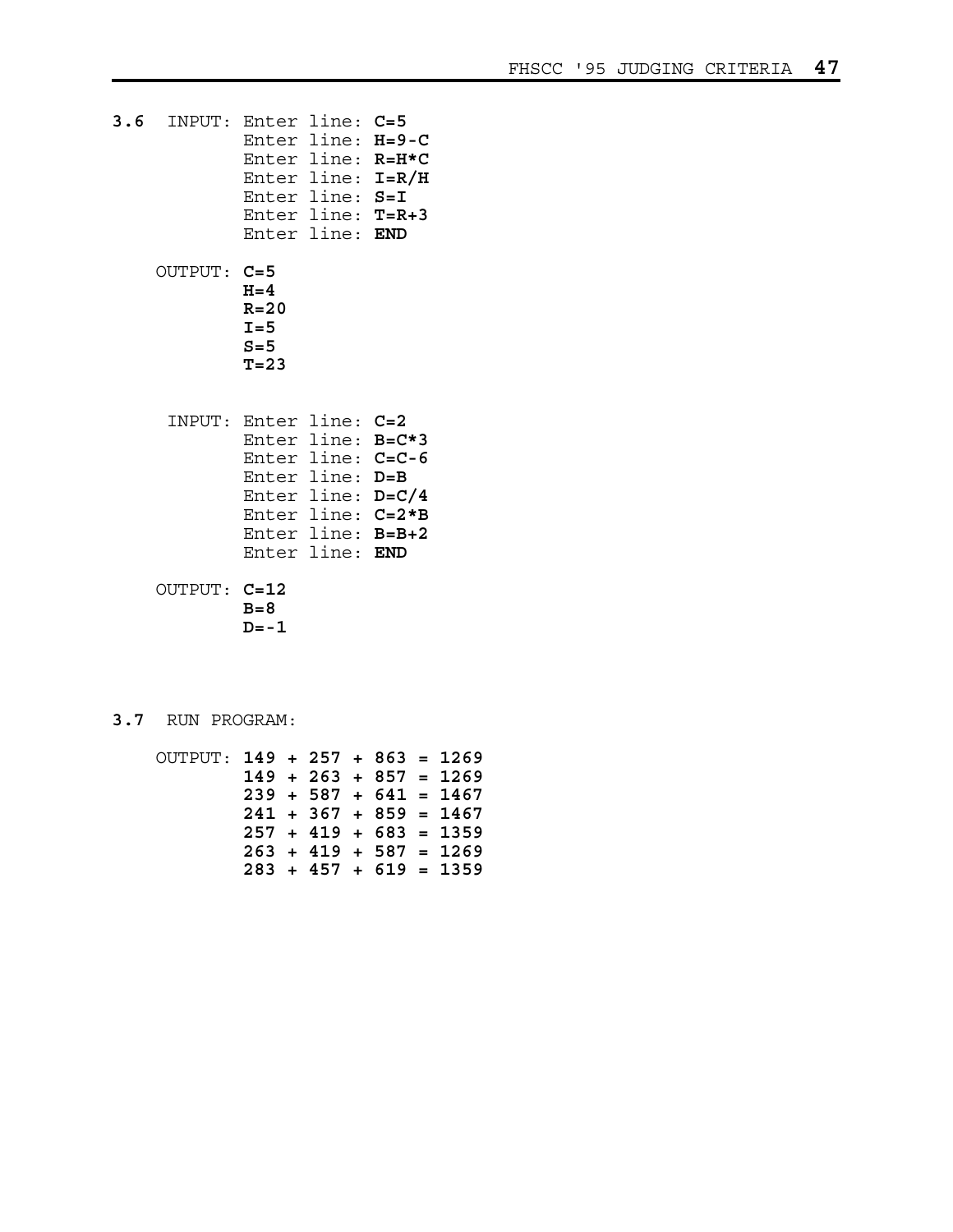**3.8** The screen will clear and display a runner's digital stopwatch time in block numbers given the minutes and seconds as input. The time must increment by one second approximately every second: No more than 15 seconds and no less than 7 seconds are to be displayed every 10 actual seconds. Program terminates upon pressing any key. All times are to be displayed in the upper-left corner of the screen in block numbers 4 asterisks wide and 5 asterisks long:

| ****            |  |  |  | * **** **** * * **** *     |  | **** **** ****          |  |         |
|-----------------|--|--|--|----------------------------|--|-------------------------|--|---------|
| $\star$ $\star$ |  |  |  | * * * * * * *              |  | * * * * *               |  |         |
| $\star$ $\star$ |  |  |  | * **** **** **** **** **** |  | * **** ****             |  |         |
| $\star$ $\star$ |  |  |  | * * * * * * * *            |  | $\star$ $\star$ $\star$ |  |         |
| ****            |  |  |  | * **** **** * **** ****    |  | * ****                  |  | $\star$ |

INPUT: Enter MM:SS: **03:58**

 OUTPUT: (Screen is cleared and the time is displayed in the upper-left corner of screen)<br>\*\*\*\* \*\*\*\* \*\*\*\* \*\*\*\* **\*\*\*\* \*\*\*\* \*\*\*\* \*\*\*\* \* \* \* \* \* \* \* \* \* \*\*\*\* \*\*\*\* \*\*\*\* \* \* \* \* \* \* \* \*\*\*\* \*\*\*\* \*\*\*\* \*\*\*\***

(approximately 1 second later the following appears)

|  | **** ****       | **** **** |   |
|--|-----------------|-----------|---|
|  | * * * * * * * * |           |   |
|  | * * ****        | **** **** |   |
|  | * * * * *       |           | * |
|  | **** ****       | ****      |   |

(approximately 1 second later the following appears)

 **\*\*\*\* \* \* \*\*\*\* \*\*\*\* \* \* \* \* \* \* \* \* \* \* \* \*\*\*\* \* \* \* \* \* \* \* \* \* \* \* \* \*\*\*\* \* \*\*\*\* \*\*\*\***

(approximately 1 second later the following appears)

 **\*\*\*\* \* \* \*\*\*\* \* \* \* \* \* \* \* \* \* \* \* \*\*\*\* \* \* \* \* \* \* \* \* \* \* \*\*\*\* \* \*\*\*\* \***

> (have the program display 19 more seconds then...) INPUT: (press any key) OUTPUT: (program terminates)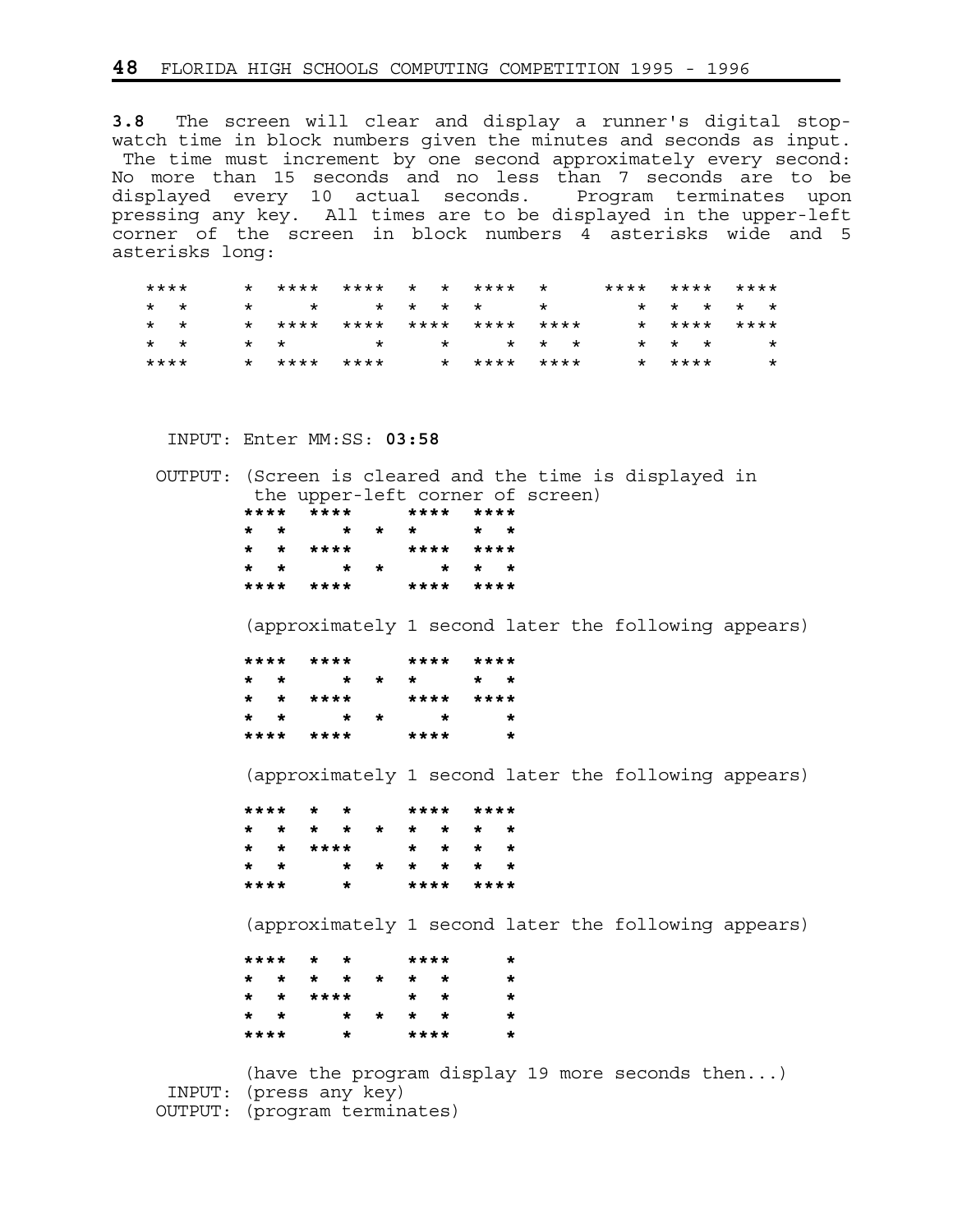**3.9** INPUT: Enter number of sides: **8** Enter movement: **L3** Enter movement: **U10** Enter movement: **R5** Enter movement: **U7** Enter movement: **R3** Enter movement: **D10** Enter movement: **L5** Enter movement: **D7** OUTPUT: **AREA = 66 SQUARE FEET** INPUT: Enter number of sides: **10** Enter movement: **R5** Enter movement: **D12** Enter movement: **L5** Enter movement: **U2** Enter movement: **L2** Enter movement: **D2** Enter movement: **L6** Enter movement: **U5** Enter movement: **R8** Enter movement: **U7**

OUTPUT: **AREA = 96 SQUARE FEET**